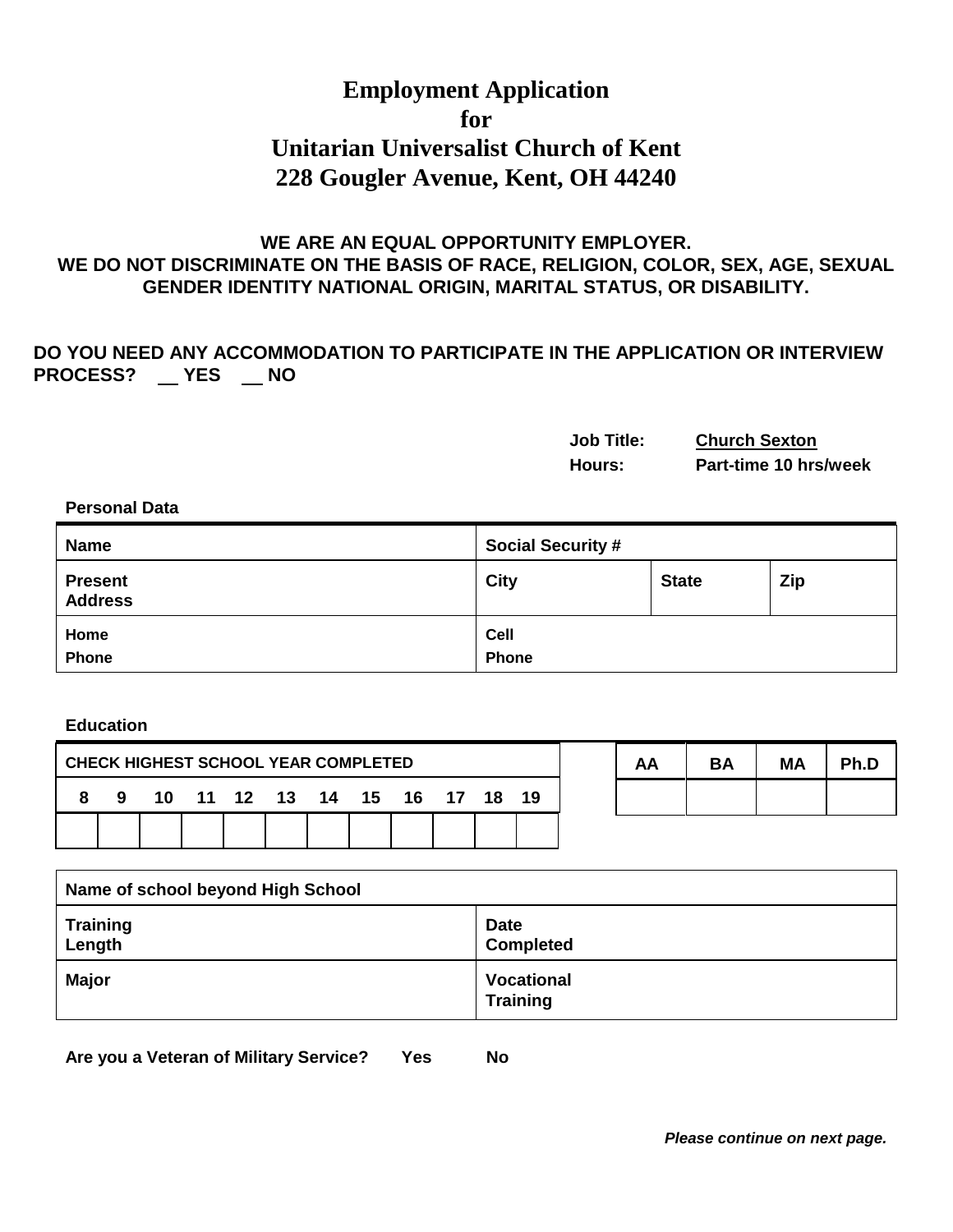## **WORK EXPERIENCE**

| <b>Company Name</b>                              | <b>Address</b>  |         |  |
|--------------------------------------------------|-----------------|---------|--|
|                                                  |                 |         |  |
| Job Description (duties, skills, equipment used) |                 |         |  |
|                                                  |                 |         |  |
|                                                  |                 |         |  |
| Dates of employment: start<br>end                |                 | Phone # |  |
| <b>Reason for leaving:</b>                       | Who to contact: |         |  |
|                                                  |                 |         |  |
| <b>Company Name</b>                              | <b>Address</b>  |         |  |
|                                                  |                 |         |  |
| Job Description (duties, skills, equipment used) |                 |         |  |
|                                                  |                 |         |  |
| Dates of employment: start<br>end                |                 | Phone # |  |
| Reason for leaving:                              | Who to contact: |         |  |
|                                                  |                 |         |  |
| <b>Company Name</b>                              | <b>Address</b>  |         |  |
|                                                  |                 |         |  |
| Job Description (duties, skills, equipment used) |                 |         |  |
|                                                  |                 |         |  |
|                                                  |                 |         |  |
| Dates of employment: start<br>end                |                 | Phone # |  |
| Reason for leaving:                              | Who to contact: |         |  |
|                                                  |                 |         |  |
| <b>Company Name</b>                              | <b>Address</b>  |         |  |
|                                                  |                 |         |  |
| Job Description (duties, skills, equipment used) |                 |         |  |
|                                                  |                 |         |  |
|                                                  |                 |         |  |
| Dates of employment: start<br>end                |                 | Phone # |  |
| Reason for leaving:                              | Who to contact: |         |  |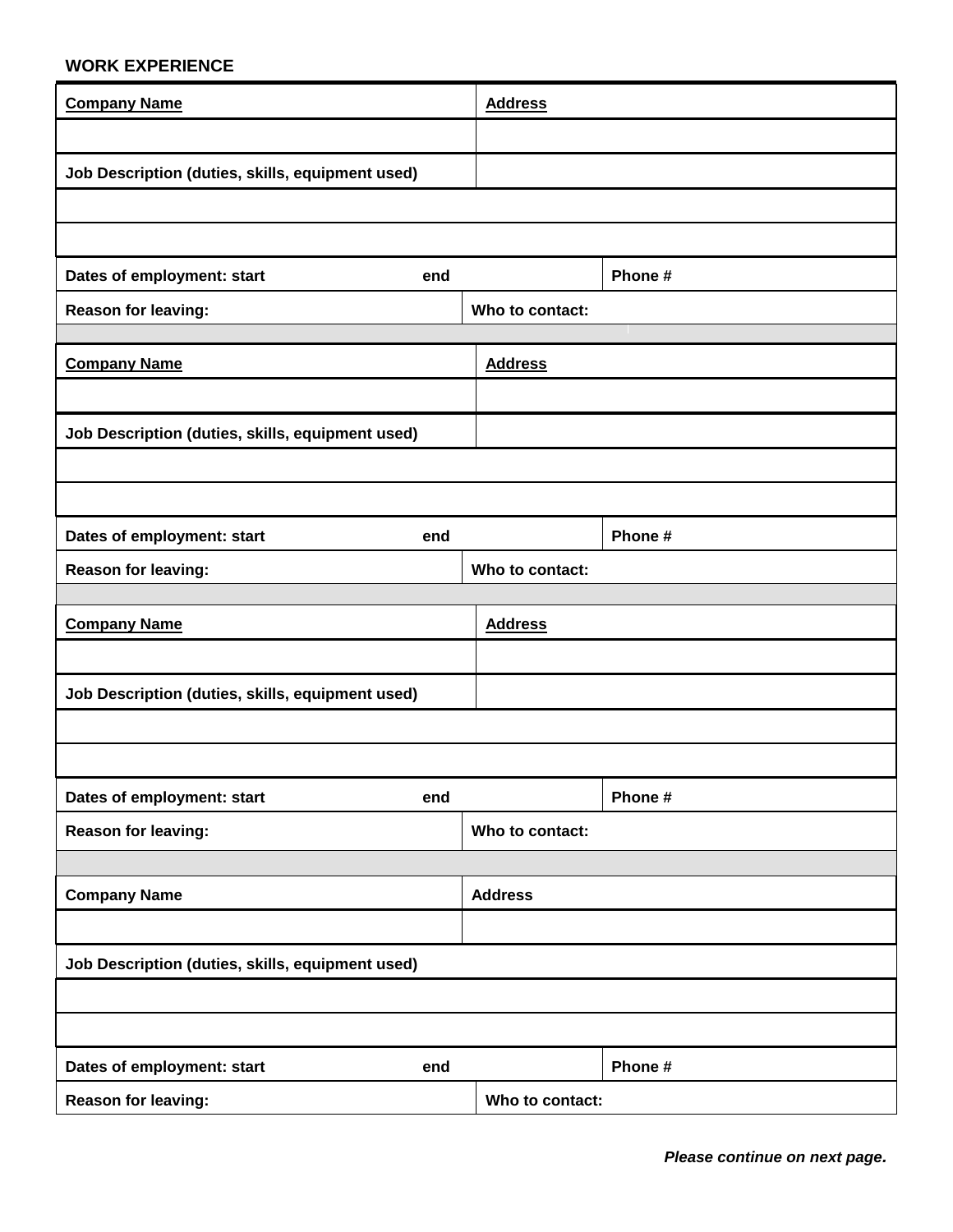#### **ADDITIONAL INFORMATION**

| <b>Volunteer Work</b> |                                                                                                                                                          |                         |
|-----------------------|----------------------------------------------------------------------------------------------------------------------------------------------------------|-------------------------|
|                       | Summary of work experience or additional information (Such as special skills, licenses, etc.                                                             |                         |
|                       |                                                                                                                                                          |                         |
|                       |                                                                                                                                                          |                         |
|                       | References (names of at least 3 persons not related to you):                                                                                             |                         |
| <b>Name</b>           | <b>Address</b>                                                                                                                                           | Phone #                 |
|                       |                                                                                                                                                          |                         |
|                       |                                                                                                                                                          |                         |
|                       |                                                                                                                                                          |                         |
|                       |                                                                                                                                                          |                         |
|                       |                                                                                                                                                          |                         |
|                       |                                                                                                                                                          |                         |
| Date:                 | Signature:                                                                                                                                               |                         |
|                       | Notice to applicants: Information that you provide on this application is subject to verification.<br>Previous employers may be contacted as references. |                         |
|                       |                                                                                                                                                          |                         |
|                       | Have you ever been discharged or requested to resign from a position?                                                                                    | $\Box$ Yes<br>$\neg$ No |
| If yes, explain:      |                                                                                                                                                          |                         |

| Have you ever had a certificate, license, or registration revoked or suspended? $\square$ Yes |            | $\Box$ No |  |  |  |
|-----------------------------------------------------------------------------------------------|------------|-----------|--|--|--|
| If yes, explain: $\sqrt{2\pi}$                                                                |            |           |  |  |  |
| Are you 18 years or older? $\Box$ Yes<br>$\Box$ No                                            |            |           |  |  |  |
| Have you ever plead guilty or no contest to, or been convicted of a crime?                    | $\Box$ Yes | $\Box$ No |  |  |  |
| If yes, please provide the dates and details:                                                 |            |           |  |  |  |

**\_\_\_\_\_\_\_\_\_\_\_\_\_\_\_\_\_\_\_\_\_\_\_\_\_\_\_\_\_\_\_\_\_\_\_\_\_\_\_\_\_\_\_\_\_\_\_\_\_\_\_\_\_\_\_\_\_\_\_\_\_\_\_\_\_\_\_\_\_\_\_\_\_\_\_\_\_\_\_\_\_\_ \_\_\_\_\_\_\_\_\_\_\_\_\_\_\_\_\_\_\_\_\_\_\_\_\_\_\_\_\_\_\_\_\_\_\_\_\_\_\_\_\_\_\_\_\_\_\_\_\_\_\_\_\_\_\_\_\_\_\_\_\_\_\_\_\_\_\_\_\_\_\_\_\_\_\_\_\_\_\_\_\_\_**

(Conviction will not necessarily disqualify an applicant from employment)

#### **CRIMINAL HISTORY BACKGROUND CHECK**

If you are a finalist, you may be required to complete an affidavit and be fingerprinted. The Ohio Bureau of Criminal Investigation & Identification or, at the Church's discretion, other state or federal agencies will complete the background check. **All offers of hire are contingent upon satisfactory reports**. Disclosure of a criminal record will not necessarily disqualify you for employment. Each conviction will be evaluated on its own merits with respect to time, circumstances and seriousness of the offense in relation to the position(s) for which you are applying. This report is not subject to the Ohio Public Records Act. You will be given a copy of the report upon request.